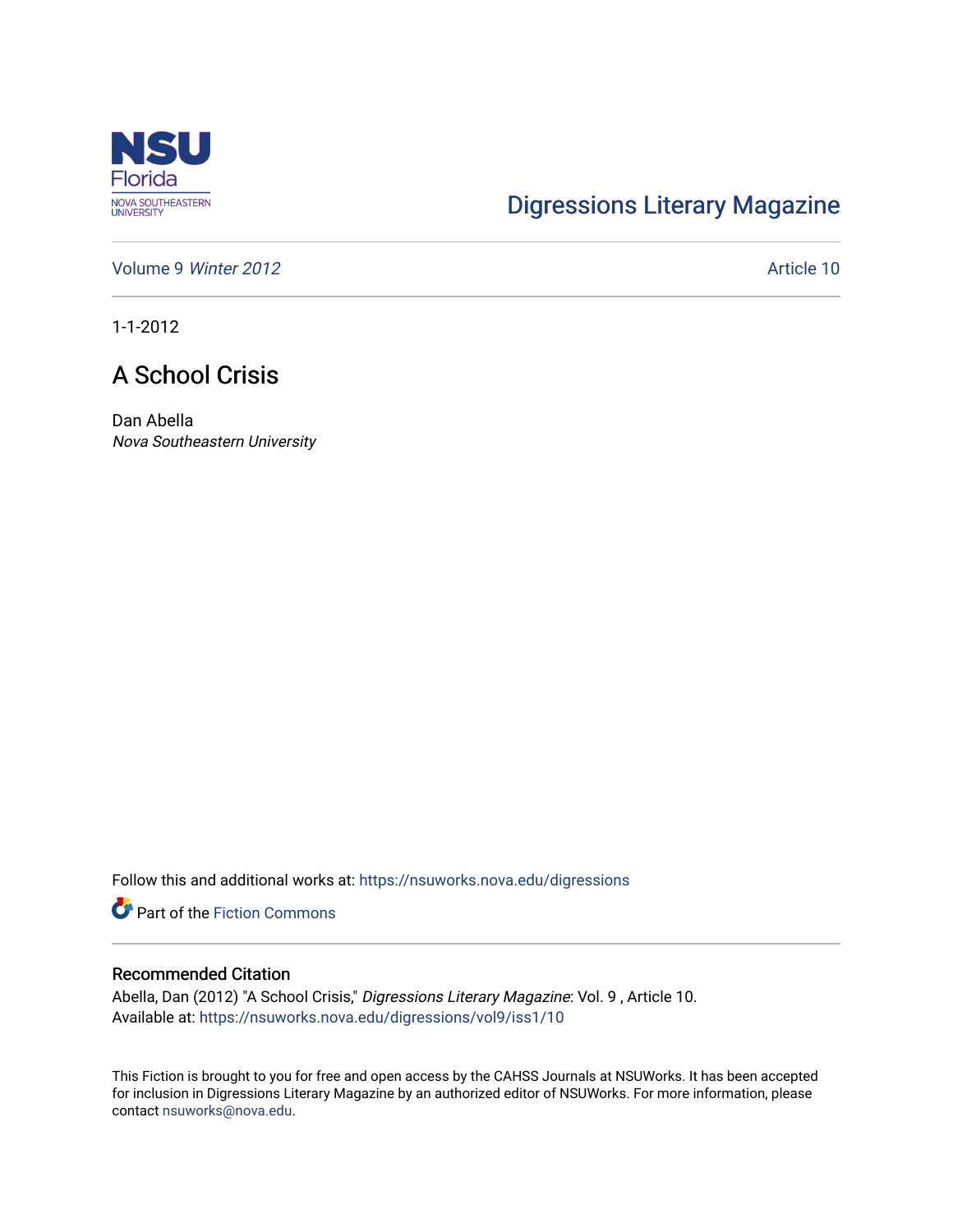## **A School Crisis**

*Dan Abella*

Hellen Wood lifted her head from the cold, artificial surface of her school desk to listen to the voice on the crackling intercom. The morning announcements at St. Giovanni High School, God's noble attempt at gentrifying the surrounding poor neighborhood, rarely warranted anyone's attention and surely never inspired the young girl to lift her apathetic face. This morning, however, she noted an uneasiness in Principal Sullivan's voice, who, during the four years of Hellen's attendance, had never once adjusted his monotonous pitch.

"Attention, everyone, attention. We have received word from the local police that there has been a shooting by a single male two blocks away from the school. In accordance with our safety procedures we shall proceed to lock-down all class activities until the authorities inform us that it is again safe. Pray that God will protect us from all danger. Thank you."

St. Giovanni was a school that featured spacious paths that seamlessly flowed from stifling school corridor to secular asphalt and sidewalk. Most classrooms teased students by being so close to the outside world. Some of Hellen's peers swore that a car drifting two or three feet off the road could, like the Second Coming, barrel through the window and in an instant take a room full of innocent teenagers to Heaven. It seemed that collection of buildings was just another part of the city born primordially and spontaneously from the crossing streets and hanging streetlights, an edifice ignorant of the marks of distinction heaped upon it: the garish school seal, the uniformity of color (drab green and yellow), the ghostly echoes of outdoor pep rallies, and, finally, the ivory statue of Christ at the entrance of the school, whose outstretched arms and permanent visage of pity commanded respect. Little wonder that a God-defying man could and would desecrate hallowed ground.

Mrs. Harvey, Hellen's teacher, snapped her fingers with authority, directing her students wordlessly to shut off the lights, close the blinds of the windows, and tape thick construction paper over the rectangular windows of the room's two doors. Each classroom was made to look empty, to disguise the presence of innocent humanity within its walls. Mrs. Harvey, still silent, herded all the students to one side of the classroom away from the windows and doors with expressive swipes of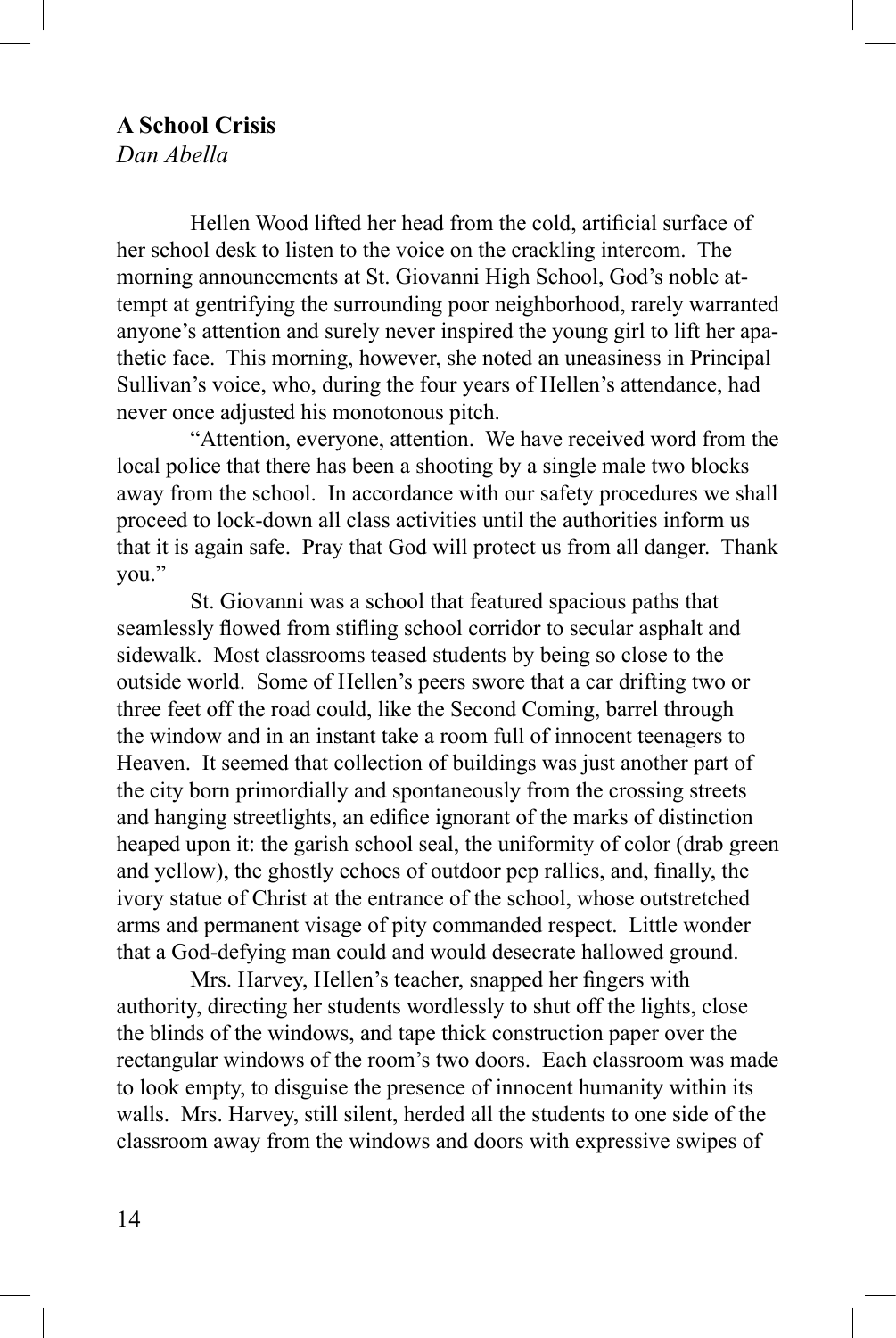her right index finger, and then, lining the palms of her hands parallel to the ground and lowering them slowly, she bade all her students sit.

Hellen was the last to move from her desk and sit down with legs crossed. She hadn't stood up to help with locking down the classroom, and it was only by the power of Mrs. Harvey's finger that she reluctantly took her place near the corner of the room. By God how she hated Mrs. Harvey and that fucking finger she waved like a conducting baton. She had on numerous occasions wanted to break it or bite it off. Mrs. Harvey's act of raising it sickened Hellen. Maybe, if Hellen were fortunate enough, that gunman would blow that finger right down to the knuckle.

The young girl stretched out her left leg in the darkness and felt a sharp pain surge up her leg. Another girl, standing up blindly to relocate herself by her friends, buried the tip of her toes into Hellen's calf and fell on her hands. The other girl—Hellen could not tell which of her peers it was—muttered under her breath, but Hellen caught the hoarse words *stupid bitch* as the other girl picked herself from the ground and dusted her knees. Though thoroughly acquainted with such insults, Hellen returned it only half-heartedly, subsequently receiving an exasperated sigh from the girl and a dismissive grunt from Mrs. Harvey. She shuffled farther away from everyone.

*Bitch* is such an ugly word. The unstressed vowel threatened by two rough and domineering consonant sounds mimicked perfectly how the word functions as a slur. The *B*'s and *Tch*'s of society, ubiquitous and invincible, have since the inception of language preyed upon the equally plenty *I*'s of the world, scurrying in fear, struggling to break their near silence. To use the word sustained its meaning. To rearrange the letters would paradoxically change nothing. Hellen cursed again to herself, retracting and crossing her legs underneath her supple buttocks.

"This is really kinda stupid, right?" a boyish voice said. She felt the owner of this voice moving closer to her. There was in this statement the same uneasy treble Hellen noticed in the principal's speech.

"What's stupid?" Hellen responded, uninterested.

"Stupid that we have to hide in a classroom while a potentially dangerous guy could easily break through a window or something. We should be out there hunting him down before he hunts us."

Unlike the girl before, Hellen could assign a name to this voice.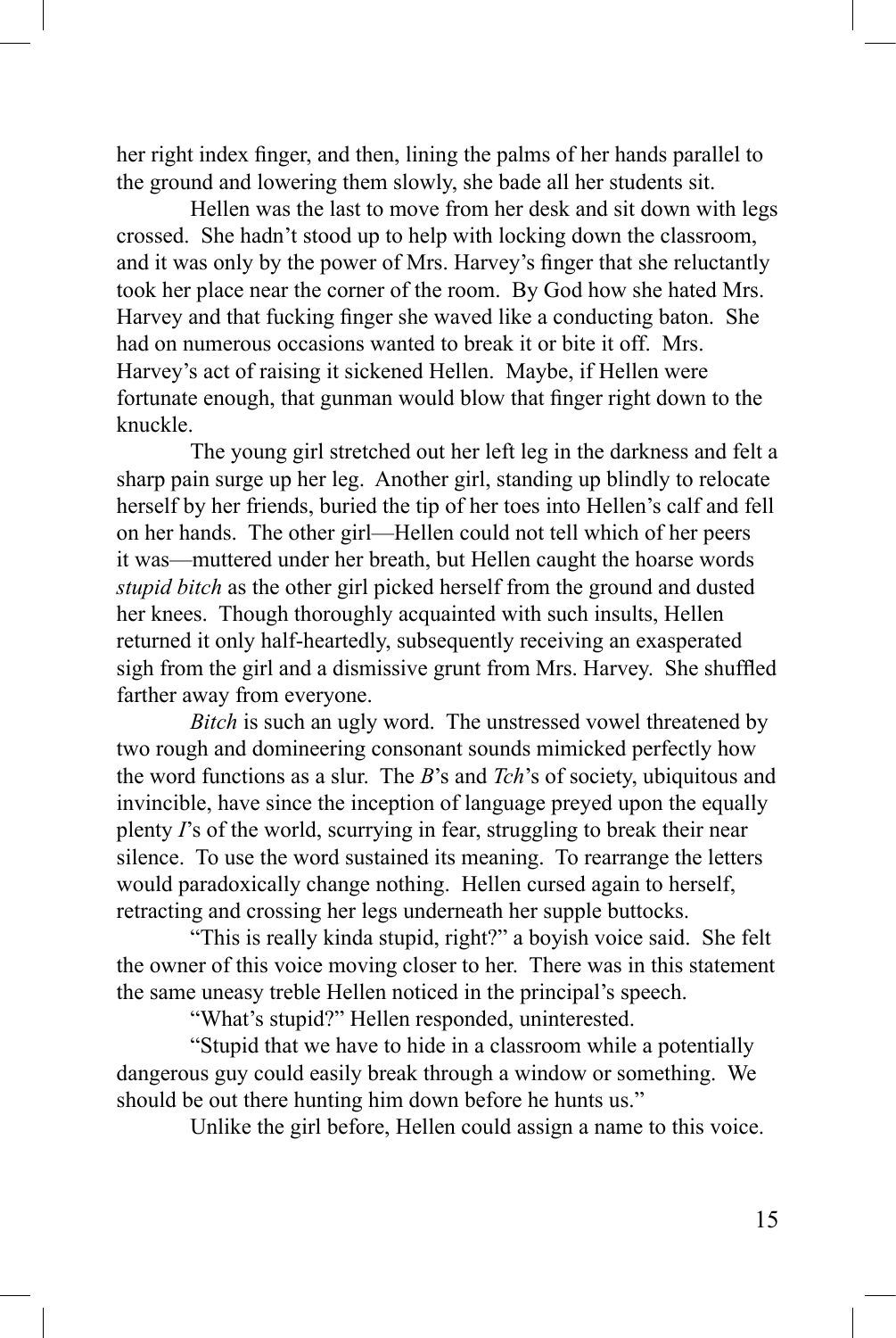It was Wade Dalton, fellow senior, whose history with Hellen consisted of little more than askance smiles, similarly dropping faces, and mutual acknowledgment of the other's position on the infallible social ladder. He was, in other words, another *I*.

"Yeah, I guess so." She was not yielding to his conversation.

"Why do you think this guy is running around with a gun?"

"I don't know. Why does anyone run round with one?"

"Money, greed really, is the most common of motivations," Wade so cleverly deduced, "but there are also other drives: jealousy, depression, anger ..." His mind kneaded those words carefully, smoothing and rolling and flattening them as he listened to his own voice.

"You're forgetting one other motivation," Hellen responded. "The intoxicating seat of power. I can only imagine what it feels like to hold one in your hand, to balance the ball of your finger on the trigger, to stare down the barrel and witness in a moment the sum of the world's terror born on a single person's face. It must be nice to have your own dignity reaffirmed on the commanding side of a gun." Hellen brought her knees up and propped her chin on them.

"I think needing a weapon for any reason like that makes you weak"

A silence yawned between them. Hellen clenched her right hand into a fist. Then, extending her index finger and thumb, waved her biological gun in front of Wade, who would have not seen it in the near darkness. The tip of her finger found Wade's forehead and tapped it roughly. He recoiled.

"I'd like to have a gun. No one would mess with me," she said, smiling.

Less audible and more striking, soft moans wafted toward Hellen's ears. Wade had broken down into tears he tried to suppress.

"You would, wouldn't you? Well, here then." Hellen felt a cold steel object trust clumsily against her neck. It was, unmistakably, the barrel of a small pistol. It shook in Wade's hands and sucked the air from Hellen's desperate lungs. If not by a bullet, then by suffocation would she meet her end. She looked around in the dark room, begging with her eyes for someone to help her. Wade had killed all thirty of them already, she thought. Yes, the thumping sound in the room came from their collapsing bodies. And now, as the room illuminated, she could now make out faint images of her peers. Gallons of blood poured from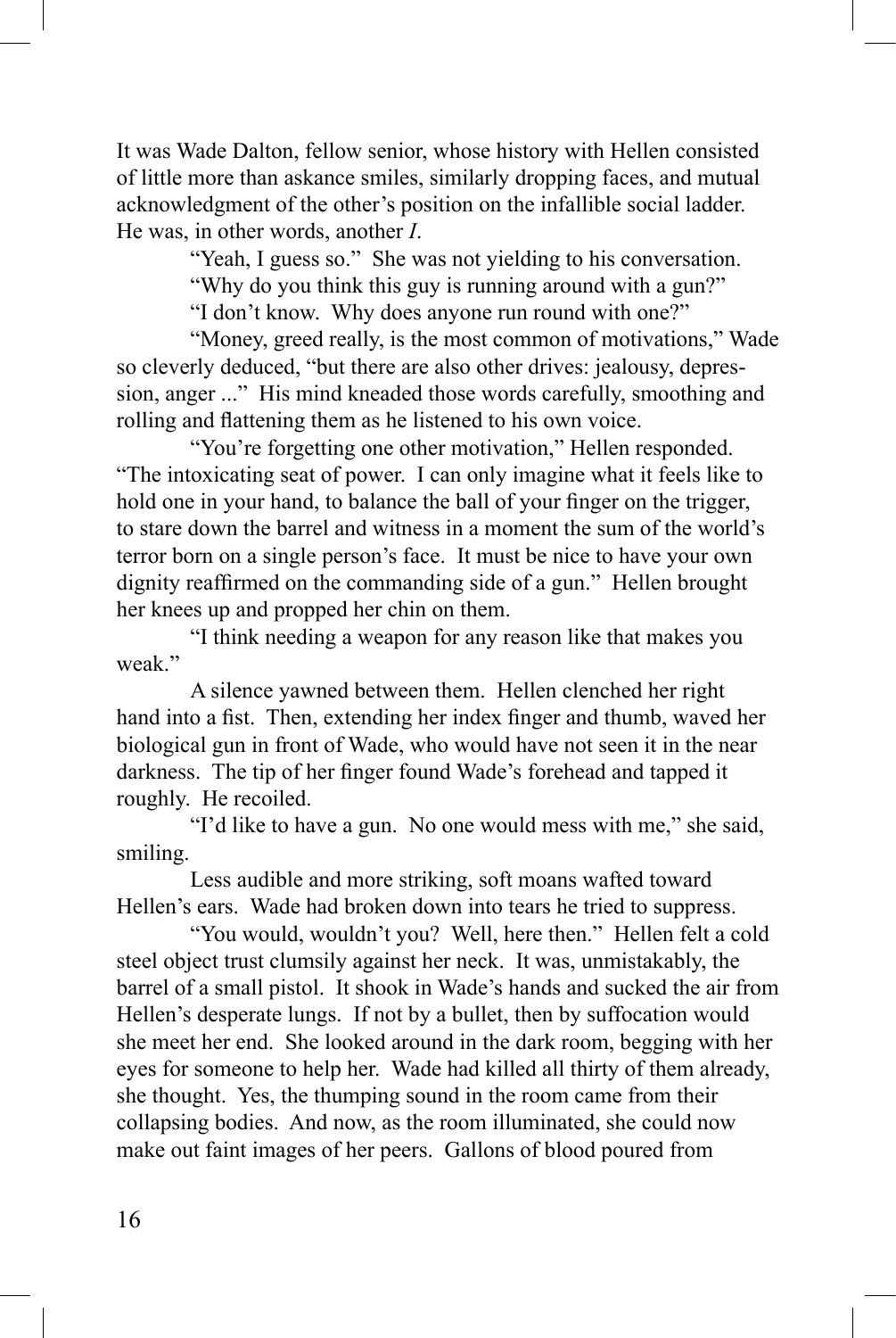dozens of holes that riddled lifeless bodies sprawled across the floor and desks. Still warm and flowing, the blood collected under bodies and staining crisp, ironed uniforms. Some had their eyes and mouths fully open, looking as if a voyeuristic photographer had captured their faces in the climactic moment of private, uninhibited pleasure.

"How does it feel? That *seat of power* you spoke about," his voice was nearly a whisper, and he had adjusted himself so he could speak directly in Hellen's ear, "isn't so great when you're under it. I brought this to school, I'm not sure why. God, I hate this place. I wasn't going to kill anyone. I don't even know how to check if this thing from my dad's drawer has any bullets in it. I was just going to ... assert myself. To end it all."

Hellen realized no one could hear them. She had never once prayed in her life, but found herself asking something to bless her with grace and courage. "To end what?"

"To end me. The old Wade Dalton. How else can you change the world but through violence, or at least the threat of it?"

"Please, for God's sake, don't do this, Wade." Hellen was quietly sobbing, fearing that too loud a sound would force Wade to pull the trigger.

Wade pulled the gun away from her neck and rested it between his legs, still holding it uneasily. With his free hand, he wiped away his tears. "You don't know what it's like to be me. Like being on one of those loud rides at the carnival that goes around fast in circles. You start to feel sick and nauseous, and you yell, beg the operator to stop the ride, and it's completely within his power, but he refuses, and the force of the spinning ride is crushing your lungs. You close your eyes trying to forget where you are, and when you open your eyes there's vomit all over your lap. Surrounded by the unyielding operator, the blurred faces, and pulsating music, all you have is that rancid vomit."

Outside the room someone was speaking. The students, oblivious to Hellen and Wade, crowded to the room's windows and split the closed verticals; no amount of intense finger swiping could keep them looking outside. Hellen and Wade also stood up to look at what was happening. A man dressed in black was walking in the opposite hallway, blabbering to himself like a lost, defenseless child. He waved his gun in loose circles. At the other end of the hallway, two armored officers crept behind the man. Their cemetery-like silence—Hellen, seeing the